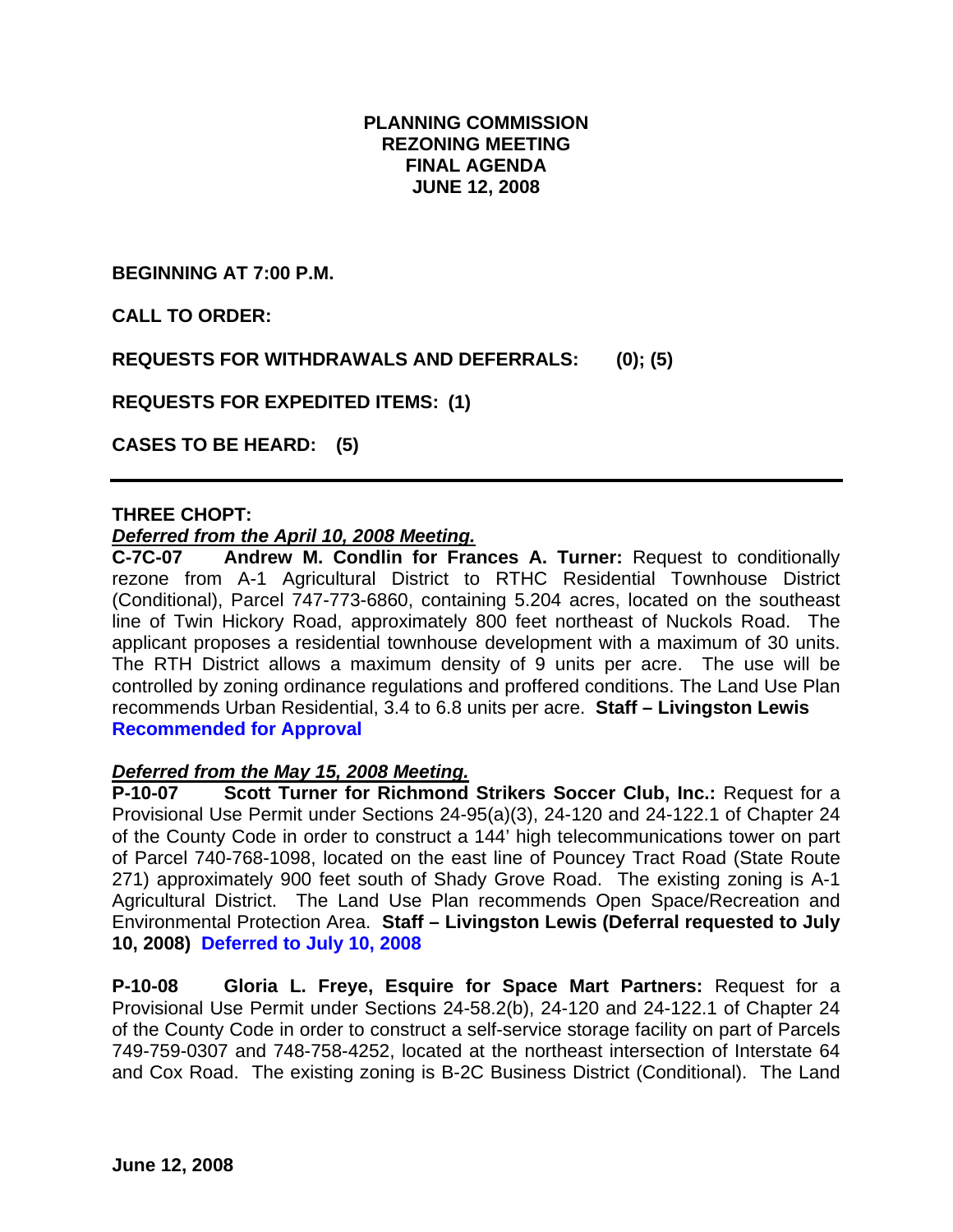Use Plan recommends Office. **Staff – Ben Sehl (Expedited agenda requested) Recommended for Approval** 

## **TUCKAHOE:**

None.

## **BROOKLAND:**

**C-18C-08 Sandra Verna for WILVAL LLC:** Request to amend proffered conditions accepted with Rezoning Case C-37C-05, on Parcels 777-772-5971, 777-772-9417, 775- 772-7266, 777-771-6782, 777-773-0724, and part of Parcel 778-771-1571, located between the northeast line of Greenwood Road and the Chickahominy River beginning approximately 150 feet west of Quail Walk Drive and extending to the west line of Winfrey Road approximately 1,800 feet north of its intersection with Greenwood Road. The applicant proposes to amend proffers pertaining to sod and irrigation, amenities, parking facilities, architectural exhibits, fencing, road standards, and building height. A new proffer pertaining to emergency generators is proposed. The existing zoning is R-6C General Residence District (Conditional). The Land Use Plan recommends Suburban Residential 1, 1.0 to 2.4 units net density per acre, and Environmental Protection Area. **Staff – Ben Sehl Recommended for Approval** 

**C-21C-08 Betti Bachman Smythe for CWP Properties:** Request to conditionally rezone from B-2 Business District to B-3C Business District (Conditional), Parcel 772- 750-5496, containing 2.611 acres, located on the east line of Staples Mill Road (U.S. Route 33) approximately 175 feet south of its intersection with Sprenkle Lane. The applicant proposes an animal kennel. The use will be controlled by zoning ordinance regulations and proffered conditions. The Land Use Plan recommends Commercial Arterial. The site is in the Enterprise Zone. **Staff – Ben Sehl Recommended for Approval** 

#### **VARINA:**

#### *Deferred from the December 6, 2007 Meeting.*

**C-51C-07 Alvin S. Mistr, Jr. for WWLP Development, LLC:** Request to conditionally rezone from A-1 Agricultural District to R-5AC General Residence District (Conditional), Parcel 815-691-3804, containing 73.609 acres, located on the west line of Strath Road approximately 580 feet north of Lammrich Road. The applicant proposes a zero-lot line development with a maximum of one hundred seventy-six (176) lots. The R-5A District allows a minimum lot size of 5,625 square feet and a maximum gross density of 6 units per acre. The use will be controlled by zoning ordinance regulations and proffered conditions. The Land Use Plan recommends Suburban Residential 1, 1.0 to 2.4 units net density per acre. The site is in the Airport Safety Overlay District. **Staff – Ben Sehl (Deferral requested to the November 13, 2008 Meeting) Deferred to November 13, 2008** 

#### *Deferred from the May 15, 2008 Meeting.*

**C-53C-07 Andrew M. Condlin for The Terry Companies Six, LLC:** Request to conditionally rezone from A-1 Agricultural District to Residential RTHC Townhouse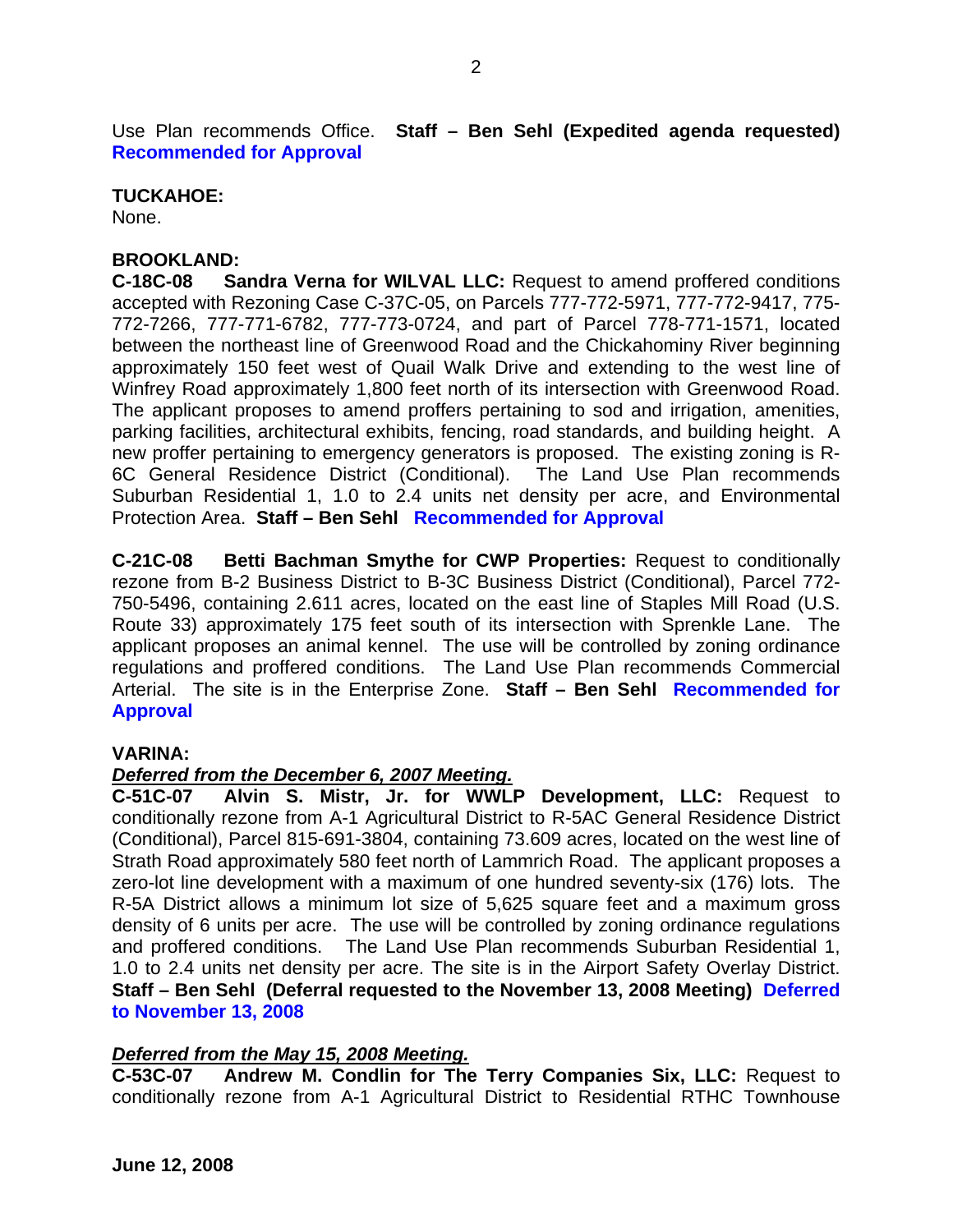District (Conditional), Parcels 829-725-8000, 829-726-7956, 829-725-2031, 829-725- 9496, 829-726-6419, 830-724-1497, 829-725-6657, 829-725-2590 and 828-724-9181. The 46.8 acre site is located between the north line of N. Airport Drive, the east and south lines of N. Washington Street, and the southern terminus of Delbert Drive. The applicant proposes a maximum of one hundred fifty-four (154) semi-detached condominium units, a density of 3.29 units per acre. The RTH District allows a maximum gross density of 9 units per acre. The use will be controlled by zoning ordinance regulations and proffered conditions. The Land Use Plan recommends Suburban Residential 1, 1.0 to 2.4 units net density per acre. The site is in the Airport Safety Overlay District. **Staff – Livingston Lewis (Deferral requested to the July 10, 2008 Meeting) Deferred to July 10, 2008** 

# *Deferred from the May 15, 2008 Meeting.*

**P-7-08 Gregory S. Tully for Diamond Communications, LLC:** Request for a Provisional Use Permit under Sections 24-95(a)(3), 24-120 and 24-122.1 of Chapter 24 of the County Code in order to construct a 146' high monopole telecommunications tower and related equipment, on part of Parcel 804-702-0772, located on the north line of Midview Road approximately 1,075 feet east of New Market Road (State Route 5). The existing zoning is R-3 One-Family Residence District. The Land Use Plan recommends Suburban Residential 1, 1.0 to 2.4 units net density per acre. **Staff – Ben Sehl (Deferral requested to the July 10, 2008 Meeting) Deferred to July 10, 2008** 

# *Deferred from the May 15, 2008 Meeting.*

**P-8-08 Gloria L. Freye for Richmond 20MHz LLC:** Request for a Provisional Use Permit under Sections 24-95(a)(3), 24-120 and 24-122.1 of Chapter 24 of the County Code in order to construct a 194' high monopole telecommunications tower and related equipment, on part of Parcel 810-686-4444, located on the west line of Varina Road approximately 120 feet south of Mill Road. The existing zoning is A-1 Agricultural District. The Land Use Plan recommends Rural Residential, not to exceed 1.0 units net density per acre. The site is in the Airport Safety Overlay District. **Staff – Roy Props (Deferral requested to the September 11, 2008 Meeting) Deferred to September 11, 2008** 

**C-9C-08 Lisa Murphy for Secure Hands Holdings, LLC:** Request to conditionally rezone from R-4 One-Family Residence District to R-6C General Residence District (Conditional), Parcels 809-722-2386, -4093, -5489, -5792, 809-723-2108, -4307, -5011, -6216, and -5911 containing 6.0308 acres, located on the east line of East Richmond Road approximately 216 feet north of Nine Mile Road (State Route 33) and on the north line of Nine Mile Road approximately 290 feet east of East Richmond Road. The applicant proposes an assisted living facility. The use will be controlled by zoning ordinance regulations and proffered conditions. The Land Use Plan recommends Office. The site is in the Airport Safety Overlay District, and Nine Mile Road Special Strategy Area. **Staff – Livingston Lewis Deferred to July 10, 2008**

**P-11-08 Gloria Freye for Richmond 20MHz LLC:** Request for a Provisional Use Permit under Sections 24-95(a)(3), 24-120 and 24-122.1 of Chapter 24 of the County